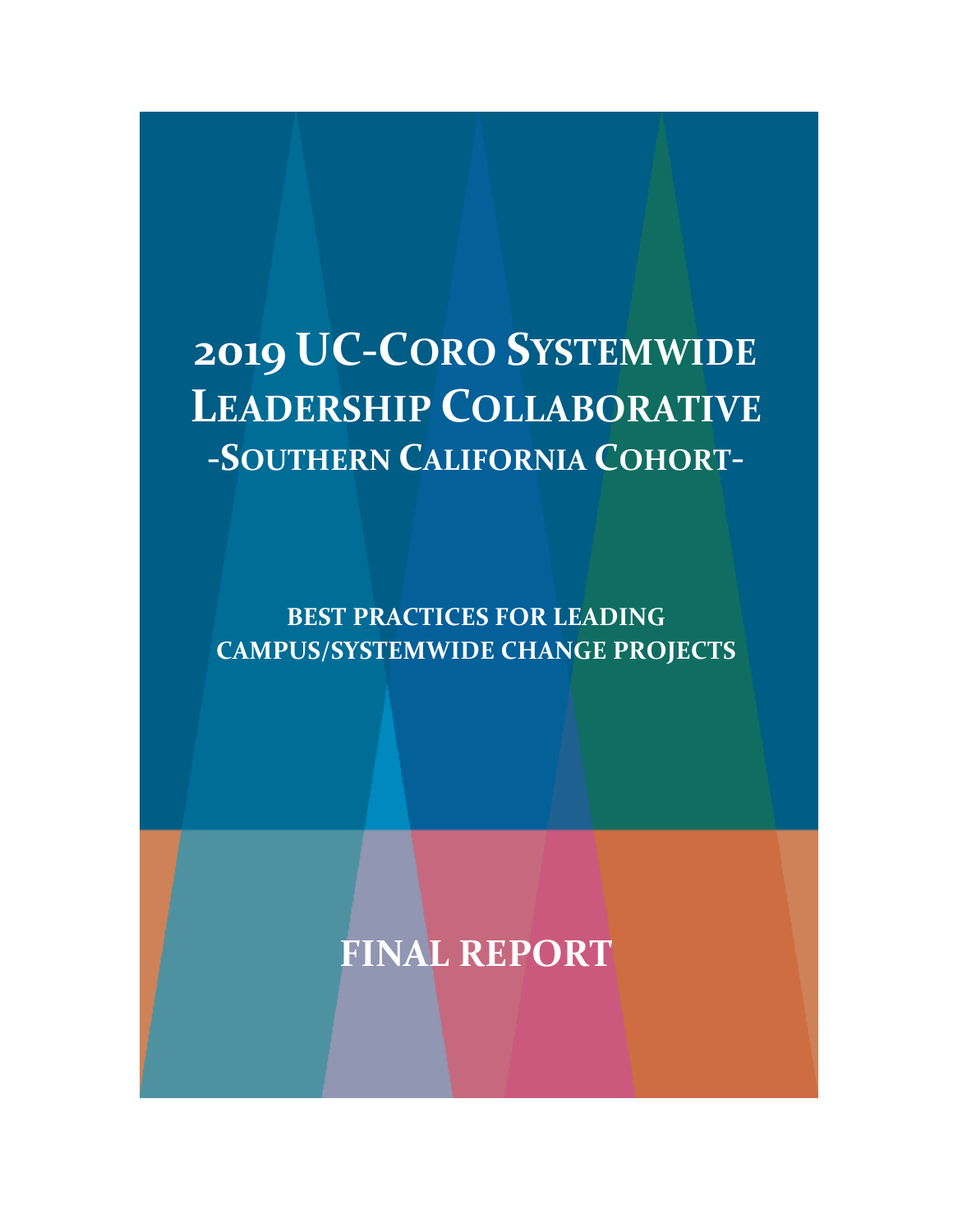## **PROJECT GOAL/PURPOSE**

#### **PROBLEM STATEMENT**

Change is inevitable. Indeed, all types of change regularly occur within an organization or institution simply for it to improve and thrive. Change comes in all forms, be it technology oriented, customer driven, or externally mandated. The common denominator to any change effort is the people involved in and impacted by transition to the future state. Technical or operational success is only part of the change equation. Change undertaken without appropriate consideration and respect for what is any organization's most valuable asset – the people – will create risk and reduced positive outcomes.

Successful change management is a significant challenge for the University of California. This statement is supported by evidence found in successive UC Employee Engagement Surveys ('12, '15, '17). In 2017, less than a third of surveyed employees indicated that "recent major organizational changes across the UC system" had been planned well (30% favorable), explained well (32% favorable), or executed well (27% favorable). These numbers were 2-4 percentage points lower than the survey in 2015 and 20-24 percentage points off the US National Norm. These ratings, too, were by far the lowest across all questions asked on the survey. Though the recently released 2019 Employee Engagement Survey shows some improvement in these metrics, it is clear that there continues to be significant room for improvement in this area.

#### **SPONSORS' CHARGE**

UC Berkeley project sponsors, Marc Fisher, Vice Chancellor for Administration, and Jo Mackness, Assistant Vice Chancellor and Chief Operating Officer for the Division of Student Affairs, asked the 2019 Southern Cohort of the UC-Coro Systemwide Leadership Collaborative to consider the following questions:

- What are the barriers to implementing successful system- or campus-wide change efforts?
- What are some of the best practices, policy, and organizational changes that could positively influence change efforts?
- How best should we measure success of change efforts going forward?

The cohort was then charged with producing deliverables to address these questions that would be actionable (i.e., different than a lengthy desk/shelf report) and that could include anything from a web-based toolkit or mobile application to best practices printed collateral.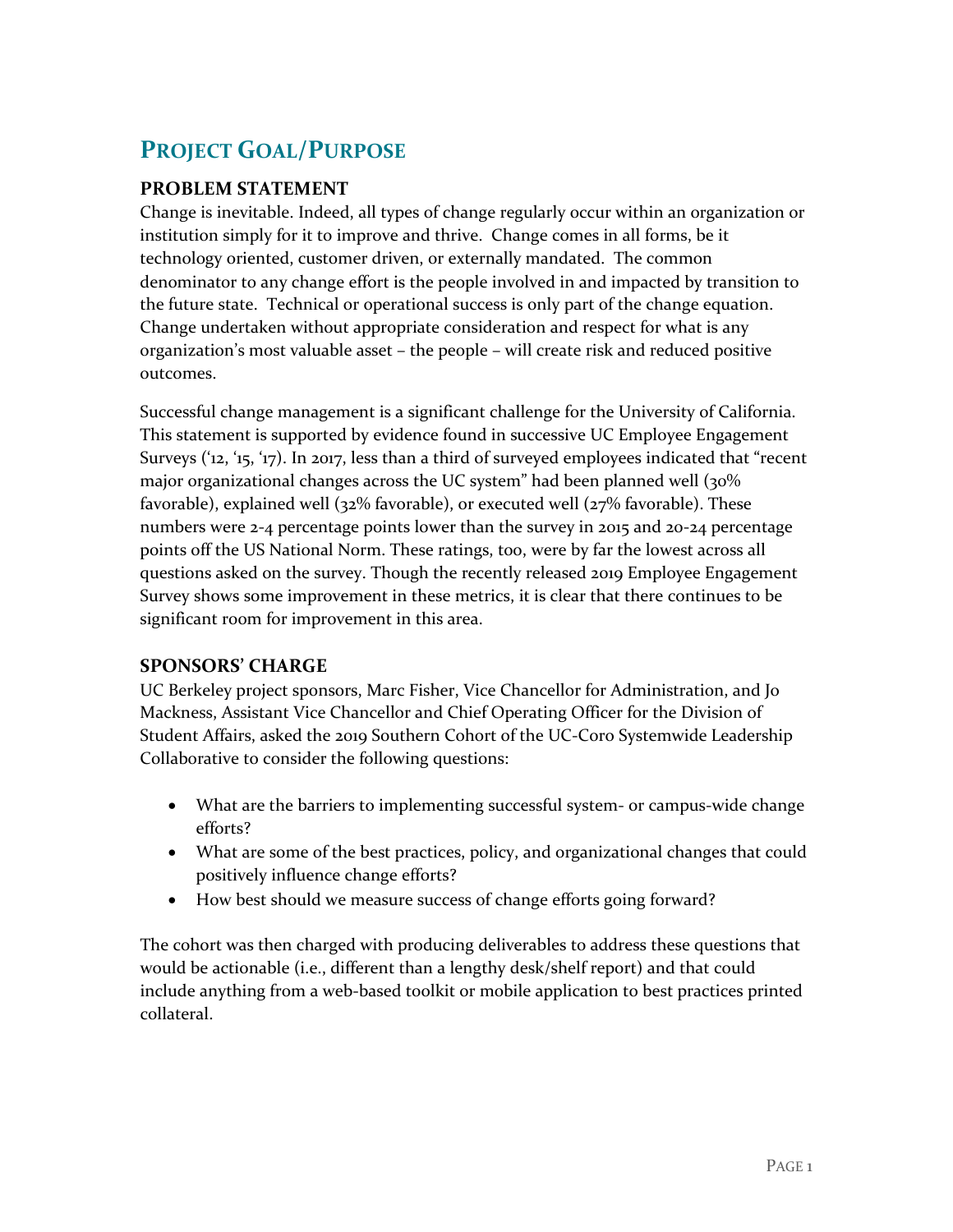### **COHORT'S PROJECT GOAL**

Our goal was to identify best practices in change leadership and develop tools that would enable UC change leaders to better manage the people side of large-scale change projects. Large-scale change projects are those that impact a significant subset of the campus community, such as a new system-wide payroll and benefits system (UCPath), a new campus budget model, a new performance appraisal process, or even a change in venue for commencement. If successful, the University of California could use deliverables from our project to increase constituents' understanding of, preparedness for, engagement in, and satisfaction with change, thereby empowering campuses to be more effective and successful in enacting large-scale change projects.

## **PROJECT METHODOLOGY**

Our approach in undertaking this project involved key steps. This directly informed our final deliverables which are intended to enable UC change leaders to better manage the people side of change.

- 1. We began by familiarizing ourselves with the world of change management, exploring the current literature and research, with an emphasis on the change methodologies that are successful within higher education.
- 2. In parallel with the research activities, we conducted a series of interviews with a variety of recognized experts in the field of change management, as well as several current UC leaders who have led significant change initiatives. These interviews yielded a wealth of invaluable information that both complemented and illustrated common factors that increase the likelihood of success and/or results failure in change management initiatives.
- 3. In addition to the interviews, the Southern Cohort further investigated three UCspecific change management efforts, and conducted a post-mortem analysis, seeking the common drivers and deterrents of project success as well as exploring such topics as (a) how to understand when change is needed, (b) how to support constituents through the process of change, and(c) how to shift or reverse direction when a change is not going as planned.

In conducting this research we noted that common themes emerged but also recognized multiple models in how leaders successfully approached change management. Rather than embracing a single unified model for how change management should be implemented across the system, instead we decided to provide a variety of actionable and easily digestible tools and resources that campus leaders could utilize based on their own leadership styles and environments. Additionally, we sought to promote and enrich a dialogue about change management. Our recommendations and the tools we developed reflect this philosophy.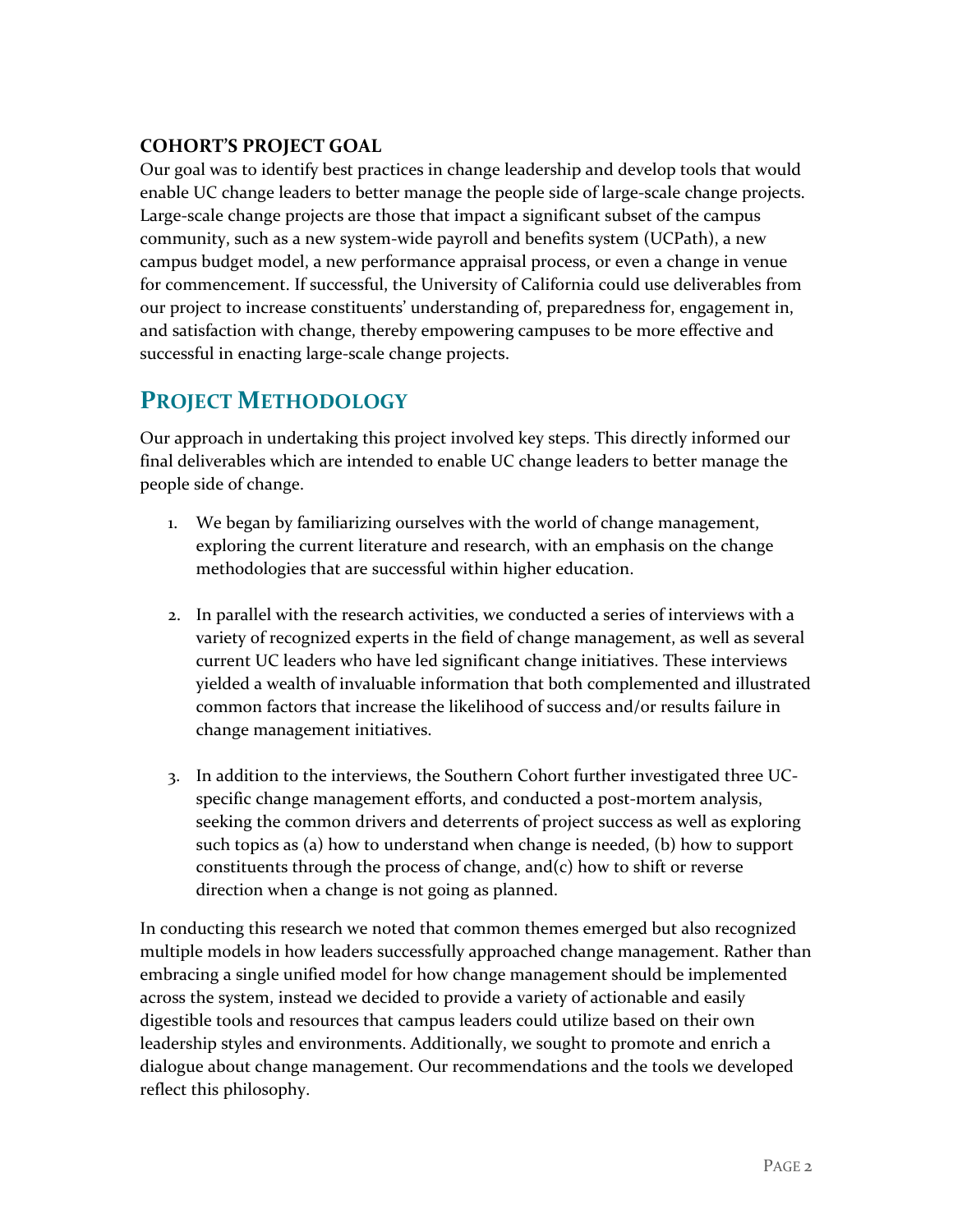## **DELIVERABLES**

Based on the cumulative findings, the following tools and recommendations for future UC change management initiatives were developed and are further described below. These tools can be found on the UC-Coro project web site, under the heading for the 2019 Southern Cohort: [https://www.ucop.edu/human-resources/coro/2019-uc-coro-southern](https://www.ucop.edu/human-resources/coro/2019-uc-coro-southern-cohort.html)[cohort.html.](https://www.ucop.edu/human-resources/coro/2019-uc-coro-southern-cohort.html)

#### **PODCASTS**

A series of 11 podcasts capturing interviews with senior leaders in higher education, approximately 20-25 minutes each, is now available on Apple Podcasts. In this series, *Change Management in Higher Education: Conversations at the University of California*, senior leaders share their perspectives on the importance of leading change in a University setting. The podcasts are intended to help leaders identify best practices for positively influencing change initiatives. Those interviewed provided diverse experiences and alternative approaches in leading change. Common themes emerging from the interviews include the importance of two-way communication and the need for senior leaders to be aware of and actively engaged in change projects.

The interviews feature:

- **Michael Beck**, Administrative Vice Chancellor, UCLA
- **Kum-Kum Bhavnani**, 2019-20 University of California Academic Senate Chair; Distinguished Professor of Sociology, UC Santa Barbara
- **Gerry Bomotti**, Vice Chancellor for Planning, Budget and Administration, UC Riverside
- **Ronald Cortez**, Chief Financial Officer and Vice Chancellor of Finance and Administration, UC Irvine
- **Cindy Larive**, Chancellor, UC Santa Cruz
- **Patty Maysent**, Chief Executive Officer, UC San Diego Health
- **John Mazzaratti**, Vice Chancellor, UCLA Health Sciences and Chief Executive Officer, UCLA Health
- **Brent Ruben**, Executive Director, Rutgers Center for Organizational Leadership and Distinguished Professor of Communication, Rutgers University
- **Lisa Terry**, Director of Systemwide Leadership and Organization Development, UC Office of the President
- **Kim Wilcox**, Chancellor, UC Riverside
- UC CIOs: **Tom Andriola**, Vice Chancellor, Information Technology and Data, UC Irvine; **Matt Hall**, Associate Vice Chancellor and Chief Information Officer, UC Santa Barbara; **Ann Kovalchick**, Associate Vice Chancellor and Chief Information Officer, UC Merced; **Christopher Longhurst**, Chief Information Officer and Associate Chief Medical Officer, UC San Diego Health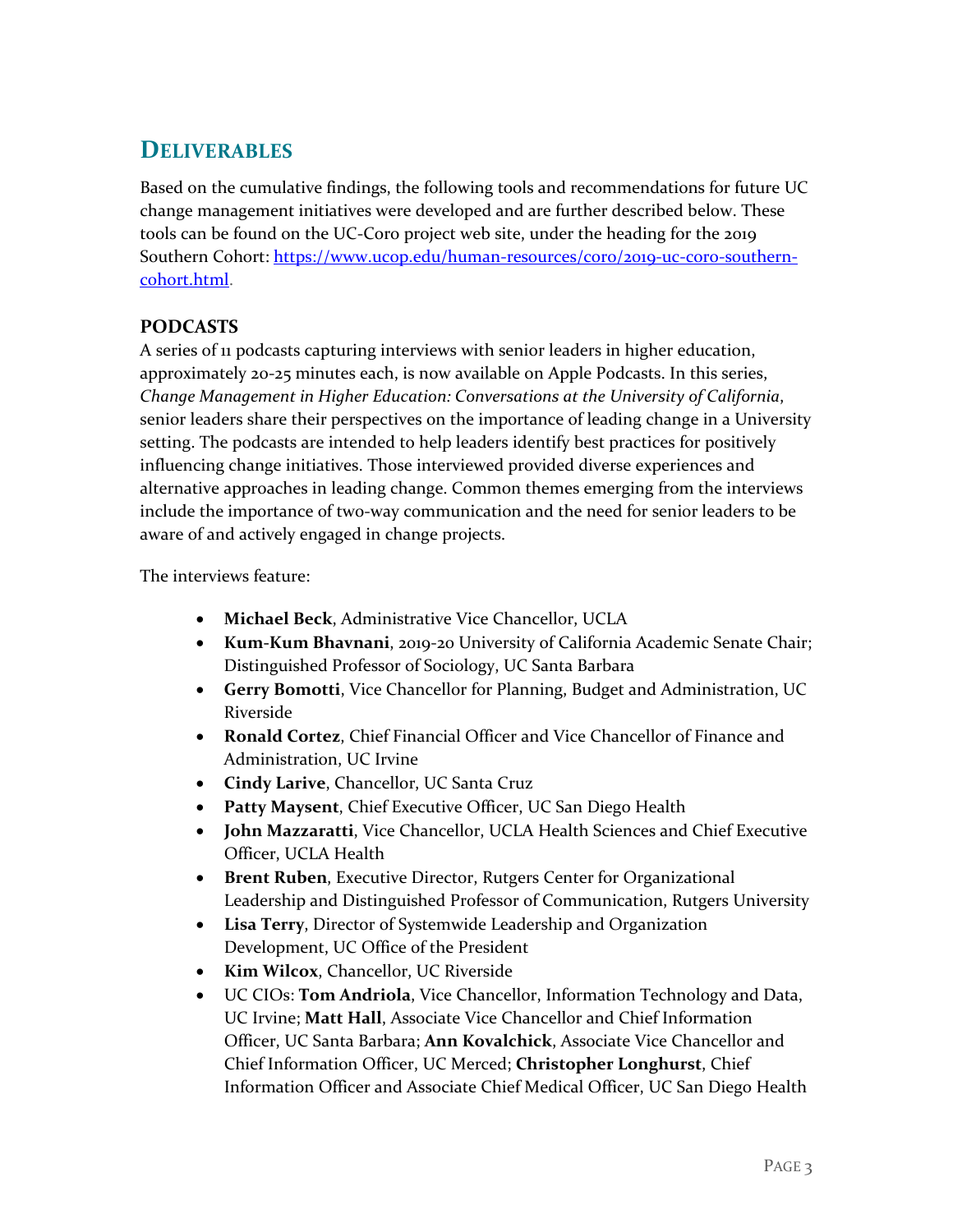#### **PAMPHLET**

A visually enticing bi-fold pamphlet provides key information about foundational principles of change management and serves as a gateway to other resources. The pamphlet has a versatile design so that it can be used as a reference tool in meetings or at one's desk, or even enlarged and posted to a wall as a visual reminder of change management principles. For broad distribution the pamphlet can be printed for a relatively low cost or circulated digitally.

#### **WORKSHOP**

A prototype face-to-face workshop for senior level UC leaders focuses on the importance of sponsorship in change management. This workshop addresses three main areas: (1) What is change management? (2) Why should you care? and (3) What is your role? It includes slides and speaker notes so that an experienced facilitator can deliver the material with little additional development. The workshop runs approximately  $1\frac{1}{2}$  to 2 hours, although it can be tailored for different audiences and time slots. The workshop is designed to facilitate open discussion about the people side of change and will introduce key materials to promote participants' reflections on their own change leadership experiences. The workshop also utilizes and promotes the other four change management project deliverables that have been developed. We envision this workshop being held for Chancellor's cabinet level groups or at UC systemwide meetings of senior campus officials.

#### **ANNOTATED LIST OF RECOMMENDED READINGS**

The annotated list of recommended readings describes best practices for managing largescale change initiatives, including key concepts, tips, and recommended tools and techniques. The list includes a comprehensive analysis of change management practices published by Prosci Inc. in 2018, three Prosci case studies of successful change management projects implemented at academic institutions including UCSD, a Change Management Toolkit that was developed recently at UC Berkeley, sixteen books, seven journal articles, and one compendium of journal articles. The intent is to provide UC Leadership with an entry to the voluminous literature that describes best practices for managing change initiatives, especially transformational change initiatives. A common thread of these readings is the importance of continuous engagement by leadership and meaningful engagement of stakeholders through all stages of a project.

#### **CASE STUDIES**

Three UC-specific change management case studies, developed through interviews with UC leaders and post-mortem research and analysis, provide tangible and UC-specific examples of change efforts that achieved varying degrees of success. While the individual changes described in our case studies were very different from one another, they all point to common drivers and deterrents of project success and explore such topics as (a) how to understand when change is needed, (b) how to support constituents through the change process, and(c) how to shift or reverse course when necessary.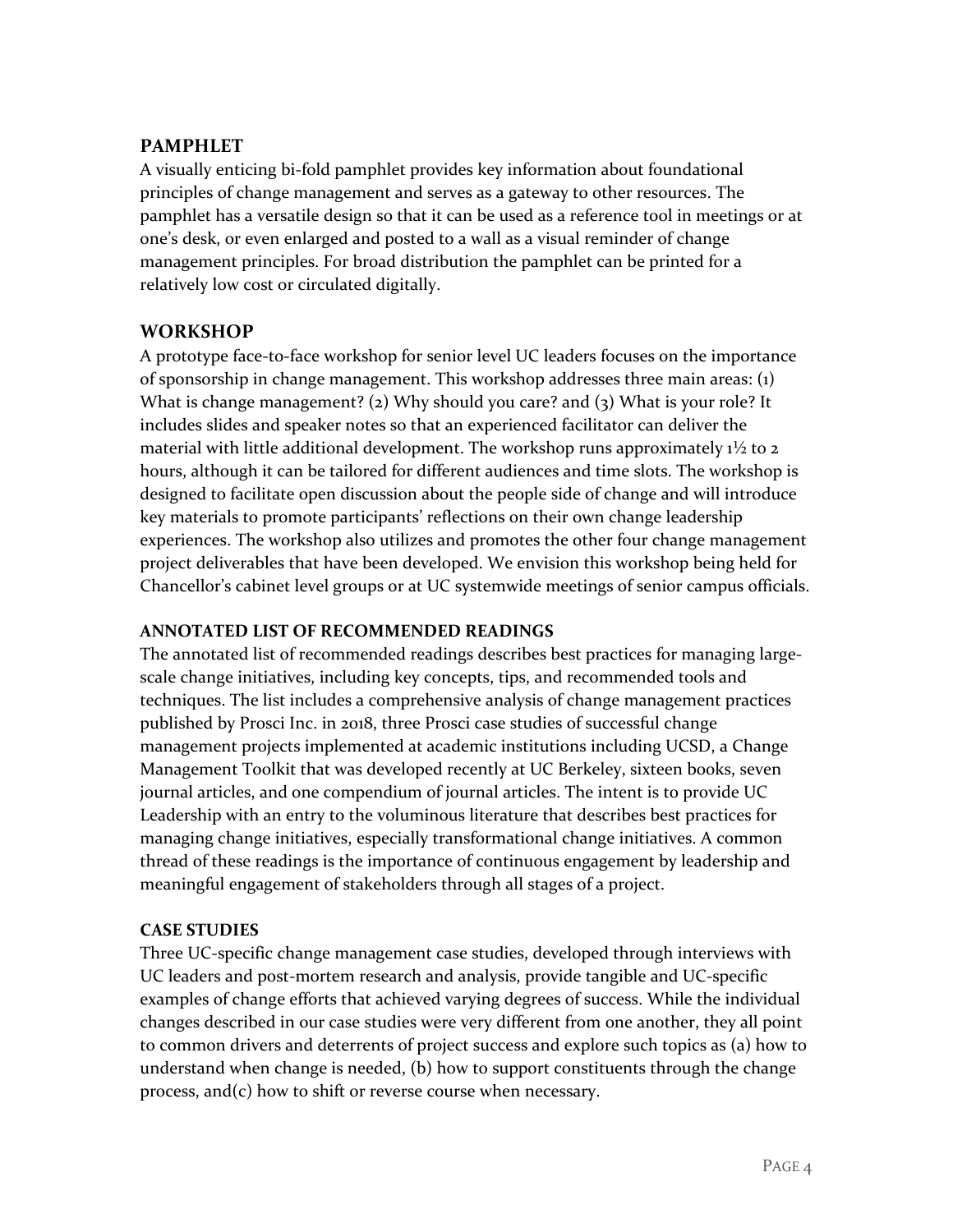The case studies include:

#### 1. **UC Irvine**: Reducing Laboratory Renovation Time

As part of its "Bright Past. Brilliant Future." strategic plan, UC Irvine's ambitious growth plan includes increasing its research and teaching capacity by adding 250 faculty over a five-year period. One of the challenges with this growth is identifying and renovating lab space for new professors to ensure the productivity of their research early on in their career at UCI. A new collaborative process was implemented, effectively reducing the time for lab renovations from 9-18 months to 1-6 months. This new approach is transferrable to other schools and departments within the university to expedite construction projects.

#### 2. **UC Los Angeles**: ePermit Parking Conversion

UCLA's entire parking permit and parking enforcement system was converted from reliance on physical permits hung on a car's rearview mirror to one utilizing electronic permits (ePermit). With ePermits, license-plate scanners verify that a parked car has a valid permit in the parking database. The UCLA case study provides lessons on how to facilitate large wide-scale change implementation involving large numbers of diverse stakeholders with non-uniform needs and functions.

#### 3. **UC Riverside**: Budget Model Conversion

The entire process of a large change management project may occur over extended periods of time due to the length of time required for successful stakeholder engagement and implementation of change project outcomes. As the part of the normal evolution of UC administrative personnel, mission critical personnel leading the change project may themselves change during the process. The UCR budget model case study provides lessons on how to transform a potentially problematic challenge into a purposeful review and refinement step fostering the change process and ultimate successful adoption of the change outcomes. The discussion also illustrates the utility of using tools such as the Ruben Leadership Architecture Guide to structure analysis and awareness of the implementation steps for a major campuswide change project when facing challenges in the process.

## **RECOMMENDATIONS**

We have three recommendations that build on one another. The first concerns the effect we want to achieve: change in how individual leaders engage in change through ten key people focuses practices. The second recommendation concerns how we get there: engage at the UC leadership level to build a culture of change through concrete steps. The third recommendation concerns support for the first two recommendations through tools that have been developed to assist change leaders. Together the following recommendations address the charge from our sponsors.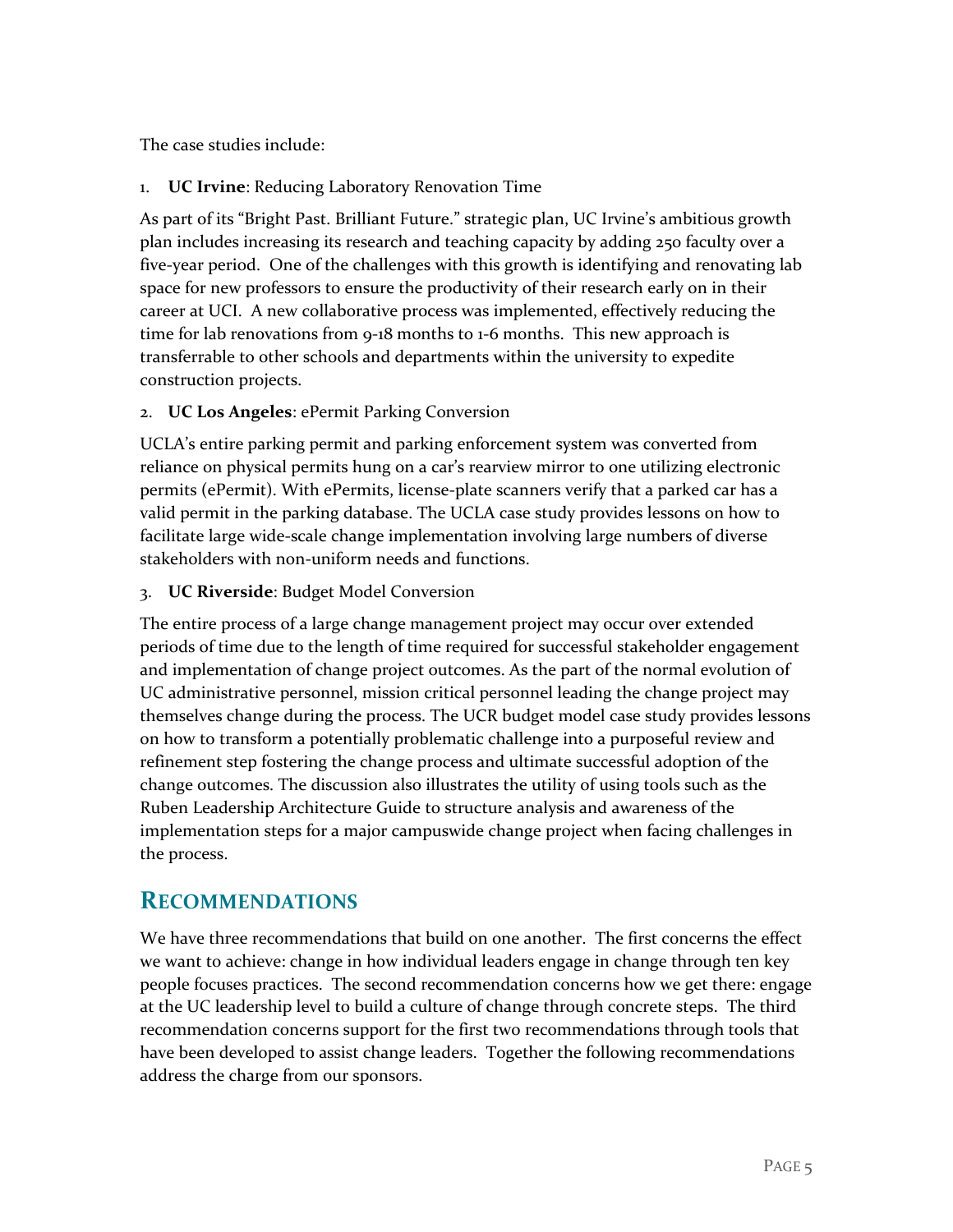#### **1. EMBED PEOPLE FOCUSED PRACTICES IN ALL CHANGE INITIATIVES**

- Establish your vision to address a need
- Acknowledge that achieving this vision requires change
- Identify who the change will affect
- Own your role as a sponsor of change
- Create a plan that includes opportunities for substantive input and tracks key decision points
- Emphasize two-way communication and listen attentively
- Engage resistors in planning and implementation
- Actively lead the process from pre-planning to post-implementation
- Review, revise, and revamp your project based on feedback
- Celebrate when accomplishing milestones

#### **2. DEVELOP A CHANGE MANAGEMENT CULTURE**

- Identify a steward within UCOP to champion change management as a systemwide initiative
- Create a UC network of change management leaders
- Train leadership across campuses in change management
- Incorporate change management criteria into the performance appraisal process
- Create recognition opportunities to highlight successful change management leaders and initiatives

#### **3. INVEST IN THE TOOLS NECESSARY TO SUCCESSFULLY ENGAGE IN CHANGE MANAGEMENT PRACTICE**

- Promote, expand, and make available the change management materials created by the 2019 UC-Coro Systemwide Leadership Collaborative Southern Cohort in support of UC change management leaders:
	- Pamphlet
	- Podcasts
	- Workshop
	- Reading list
	- Case studies
- Research, assess for applicability, and as necessary tailor to the UC other toolkits and methodologies such as the Berkeley toolkit and Prosci's ADKAR
- Develop a post-mortem strategy and toolkit, which could feed into a systemwide change management knowledge base